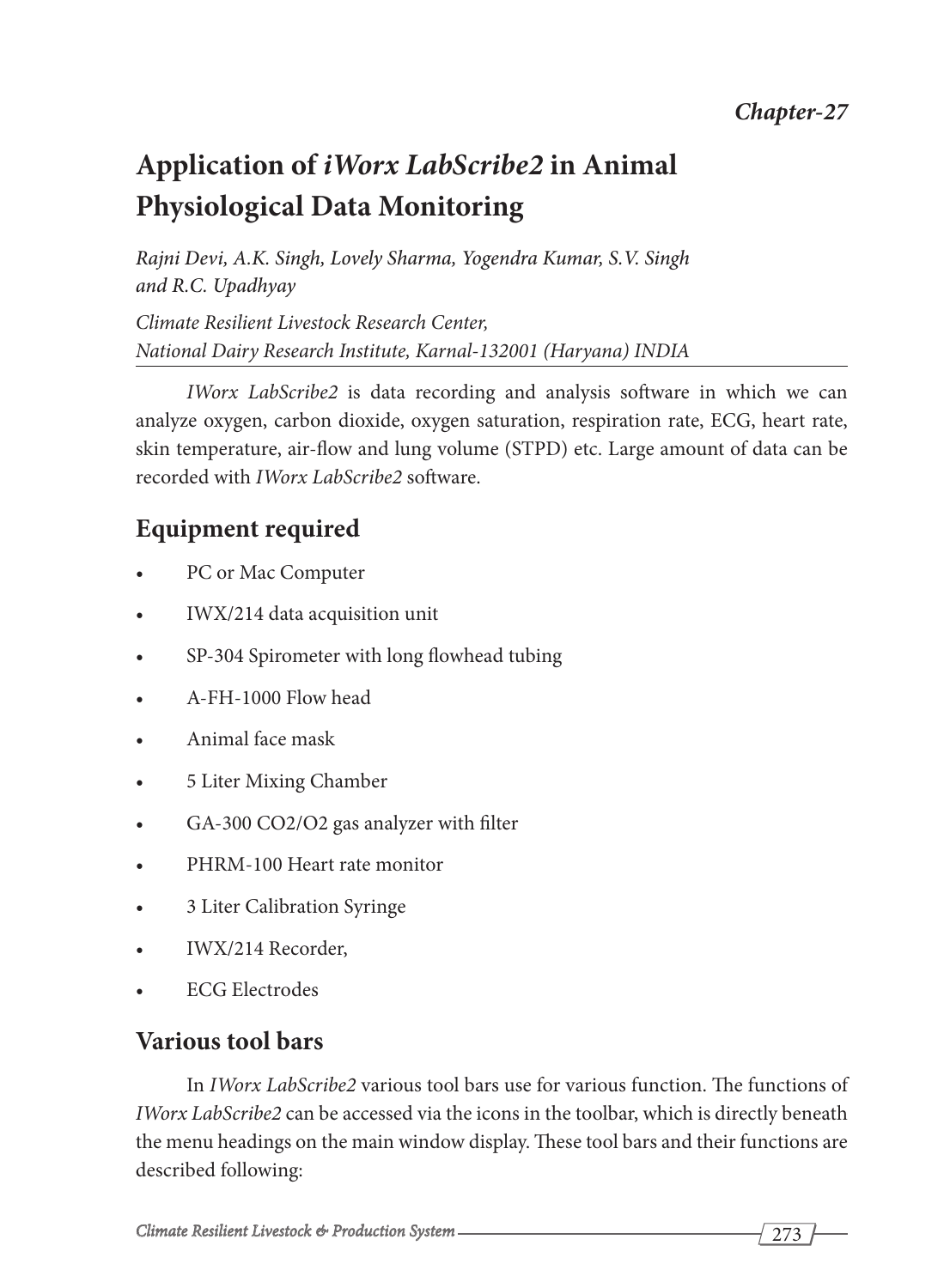New File Open File Save File Main Window Analysis **Half** PFT (Spectrum) **Fig. 1** Journal **Marks** Half Display Time **C** Zoom Between Cursors **Cursors** Double Display Time Two Cursor Mode Single Cursor Mode

## **Experiment protocol**

#### **Start the software**

- 1. Click on the *IWorx LabScribe2* shortcut on the computer's desktop to open the program.
- 2. On the *IWorx LabScribe2* main window, pull down the settings menu and select load group (IWX/214).
- 3. Click on the settings menu, again. Select the Aerobic Fitness-GA300-LS2 settings file in Human Exercise-GA300.
- 4. For your information, the settings used to configure the *LabScribe2* software and IWX/214 units for this experiment are programmed on the preferences dialog window, which can be viewed by selecting preferences from the edit menu on the *LabScribe2* main window.
- 5. After loaded, settings file click the experiment button on the toolbar to open any documents like: Appendix, Background, Labs and Setup (opens automatically).

## **Flow head calibration before experiment**

- 1. Click on *LabScribe2* than *iWorx/214*
- 2. Load setting file select GA300 Spirometry Calibration
- 3. Click on edit prefances
- 4. Select A4 channel bar and click OK
- 5. Go to display time and manage time10-30 sec and click ok
- 6. Pull the plunger on the 3L calibration syringe outside
- 7. Click the record button
- 8. Wait for at least 10 seconds of recording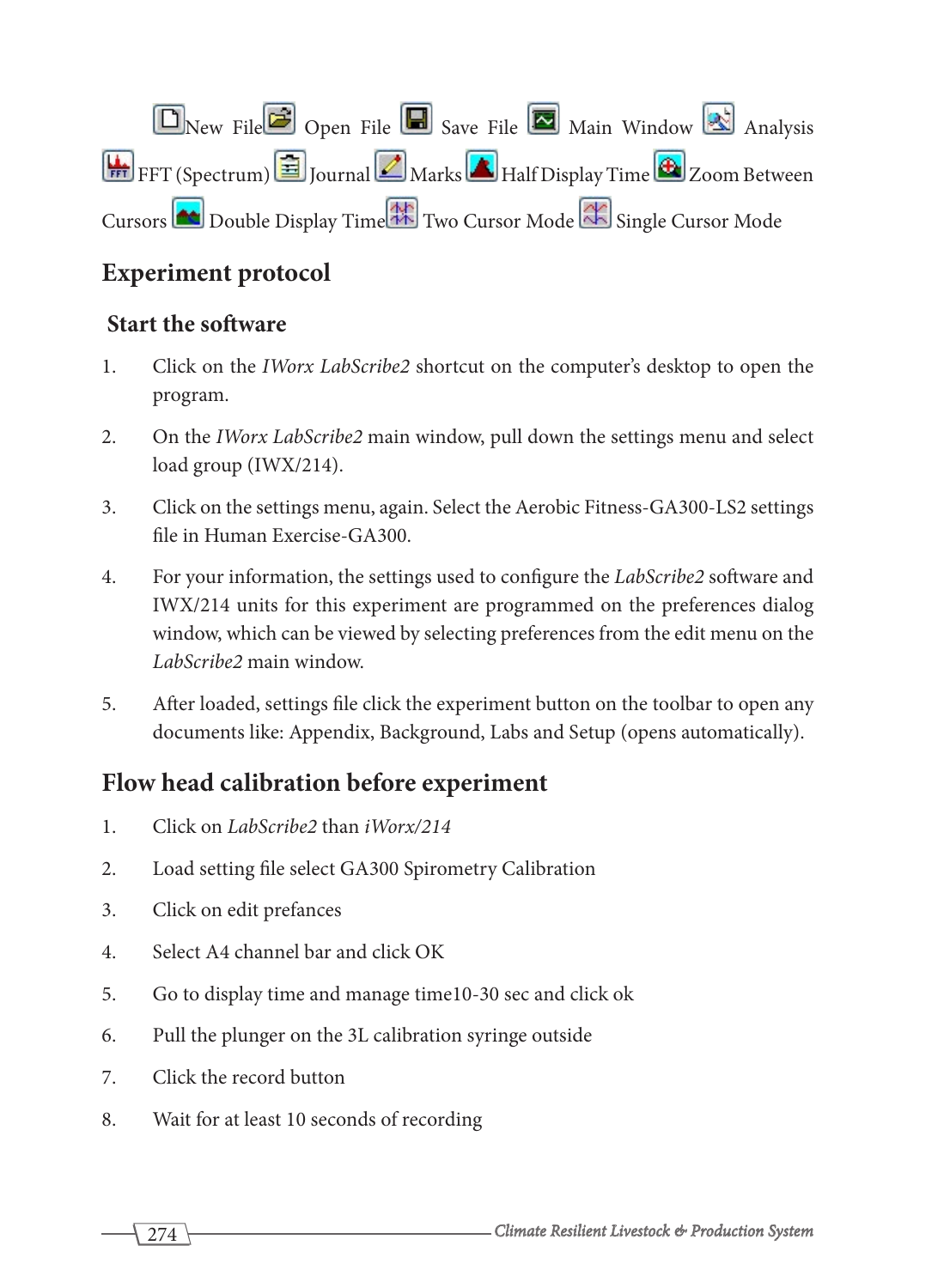- 9. Push the plunger in all the way until it stops. Pull the plunger out all the way until it stops
- 10. Repeat the above procedure for 5-10 time
- 11. Wait 5 seconds after the final stroke, then click Stop
- 12. On the expired air volume channel, click on STPD Vol. mixing chamber
- 13. Click on add function
- 14. Open the spirometer calibration dialog box



**Figure:** *Spirometer Calibration dialog window*

- 15. Enter these values:
	- a. Type of flow head- Calibrated
	- b. Click Load a new window will open so the \*.iwxfcd file that was previously generated can be loaded into your settings. Choose the file and click Open.
	- c. Atmospheric Pressure enter your local atmospheric pressure.
	- d. Temperature of Mixing Chamber (typically 25 deg C)
	- e. Baseline use first 10 seconds as zero.
	- f. Calibrate difference between cursors to 3 Liters.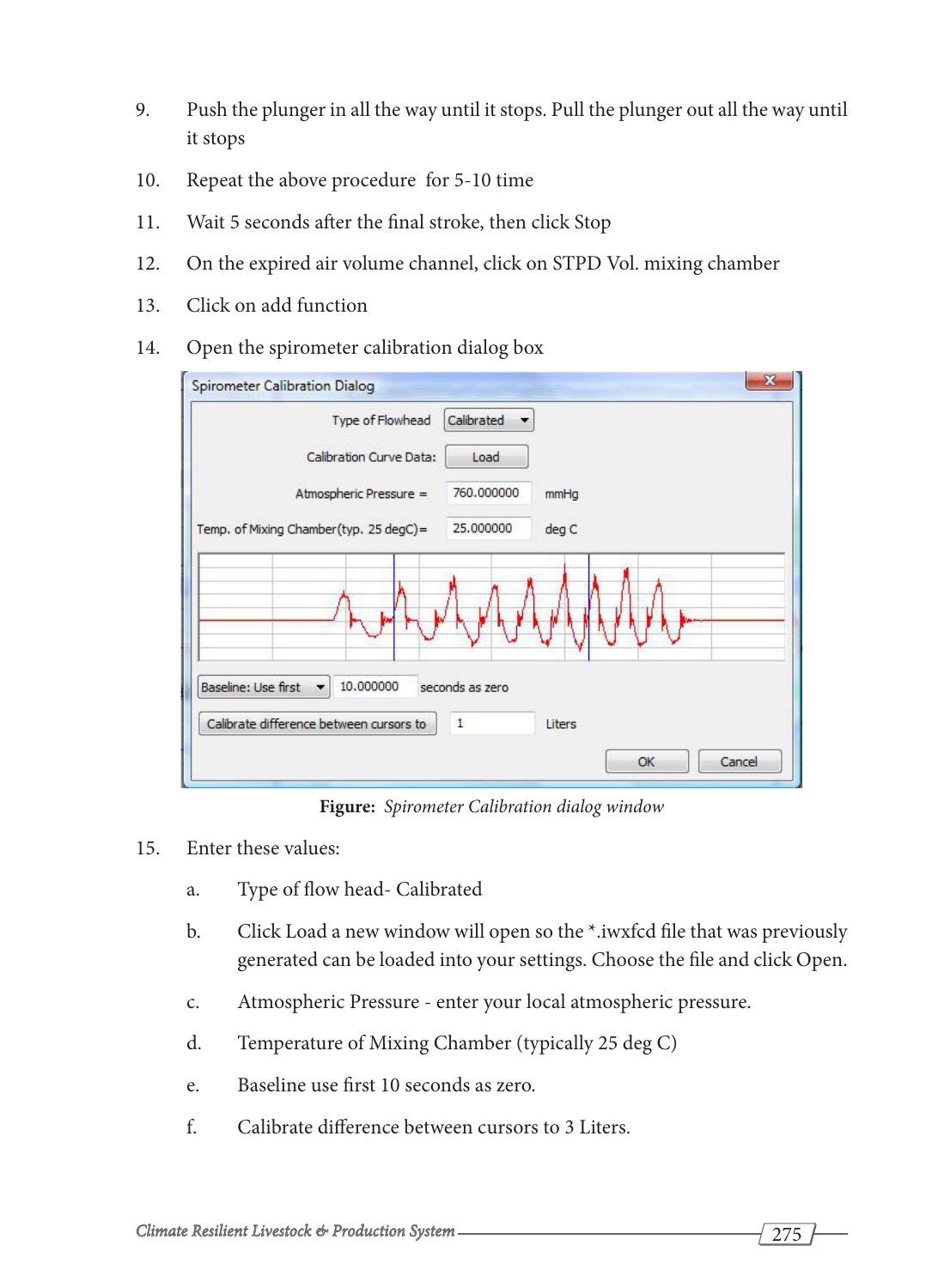- 16. Move the left hand cursor to the flat line at the beginning of the calibration recording.
- 17. Move the right hand cursor to the flat line at the end of the calibration recording.
- 18. Click OK and select save as in the file menu

## **Calibrating the GA-300 Gas Analyzer and Calibrate the O2 and CO2 Channels**

- 1. Note: Warm up the GA-300 for at least 30 minutes prior to use.
- 2. Clamp and secure any gas cylinders that will be used to provide gas samples near the GA-300 gas analyzer.
- 3. Place the gas sampling tubing away from the users to prevent the sampling of exhaled air. Allow room air to be pumped through the gas analyzer for about 10 seconds before recording the outputs of the sensors.
- 4. Type "Room Air" in the Mark box to the right of the Mark button.
- 5. Click on the Record button. The recording should scroll across the screen.
- 6. While recording, press the Enter key on the keyboard to mark the recording for the room air gas sample.
- 7. Measure the oxygen and carbon dioxide sample of gas mixture containing known concentrations of oxygen and carbon dioxide.
- 8. Open the secondary valve on the regulator of the cylinder providing the gas sample.
- 9. Type known gas in the mark box.
- 10. While continuing to record with the sample gas flowing into the GA-300, press the enter key on the keyboard to mark the recording for the known gas sample.
- 11. Once the recordings of the gas concentrations reach a steady level, record for another ten seconds.
- 12. This can take up to 30 seconds or so.
- 13. Click the stop button.
- 14. Select save as in the file menu, type a name for the file. Choose a destination on the computer in which to save the file, like your lab group folder). Designate the file type as \*.iwxdata. Click on the Save button to save the data file.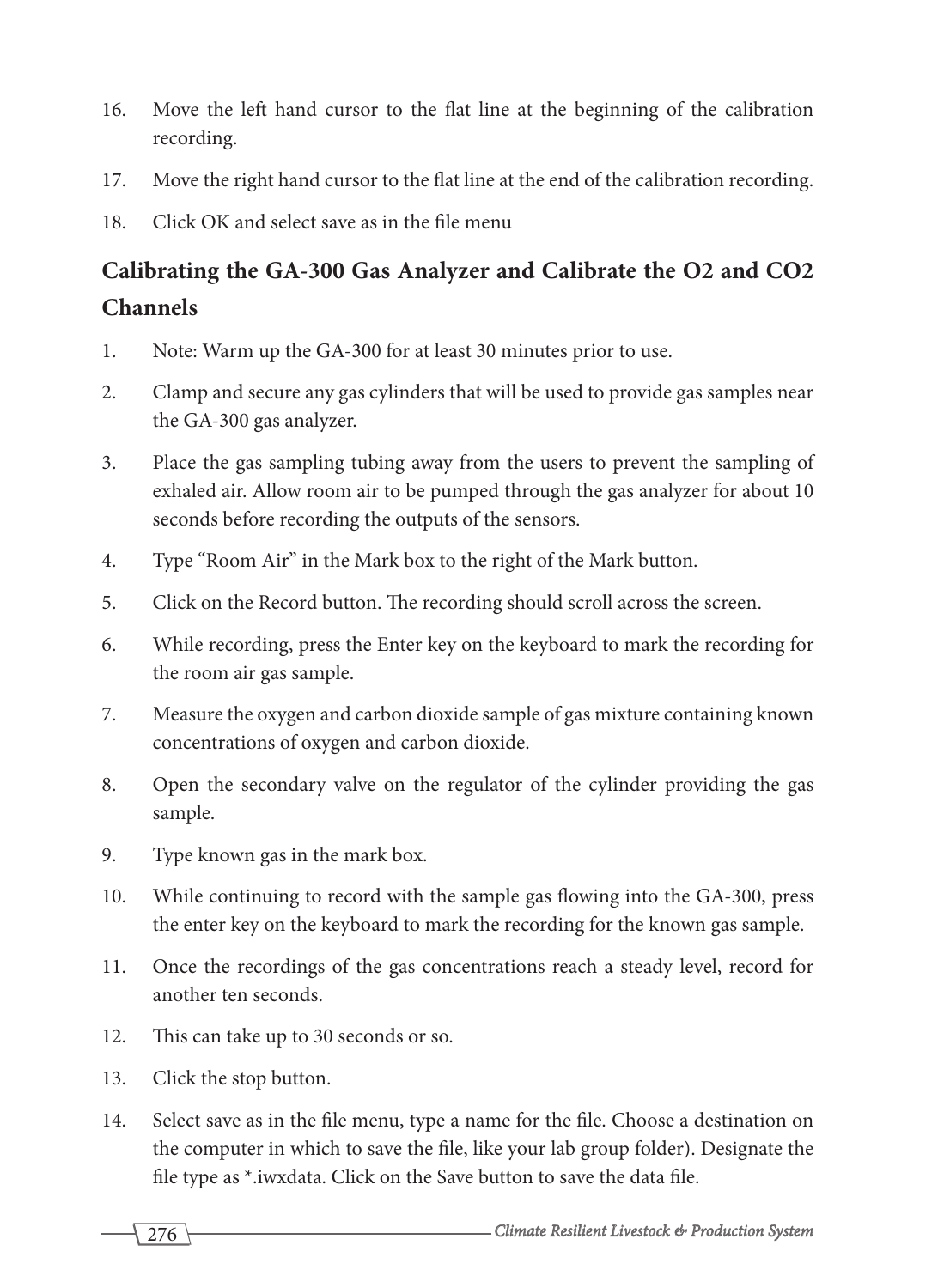#### **Convert the units on gas concentration channels**

- 1. Use the Display Time icons to adjust the display time. The required data can also be selected by: Placing the cursors on either side of data required.
- 2. Click the double cursor icon. Place one cursor on the section of data recorded of room air and the second cursor on the section of data recorded when the known gas was recorded.
- 3. Click on the arrow to the left of the carbon dioxide channel to open the channel menu. Select units and select advanced, next click to apply units to all blocks.
- 4. Click on and move the cursors so that they are in position such that: the first cursors are on the area where room air was recorded. The second cursors are on the area where the known gas sample was recorded.

| 0.508625 | $\Rightarrow$<br>$\Rightarrow$                                                |           | $\frac{\triangle}{\tau}$   |               |
|----------|-------------------------------------------------------------------------------|-----------|----------------------------|---------------|
| 1.37172  |                                                                               |           | $\frac{1}{x}$              |               |
|          |                                                                               |           |                            | $\frac{9}{6}$ |
|          |                                                                               | Units Off | Cancel                     | OK            |
|          | Apply units to the next recorded block<br>Mean Value between right 2 cursors: |           | 0.04<br>$\frac{4}{x}$ => 5 | Unit Name $=$ |

- a. Room air concentration of  $CO2 = 0.04$
- b. The second gas concentration will be the known one from the gas cylinder. Generally a 5% CO2 concentration is recommended.
- c. Enter the name of the units, %,
- d. Click the OK button
- 5. Repeat steps on the expired O2 concentration (%) channel.
	- a. Room air  $= 20.9$
	- b. Second gas concentration will be the known one from the gas cylinder. Generally a 12%

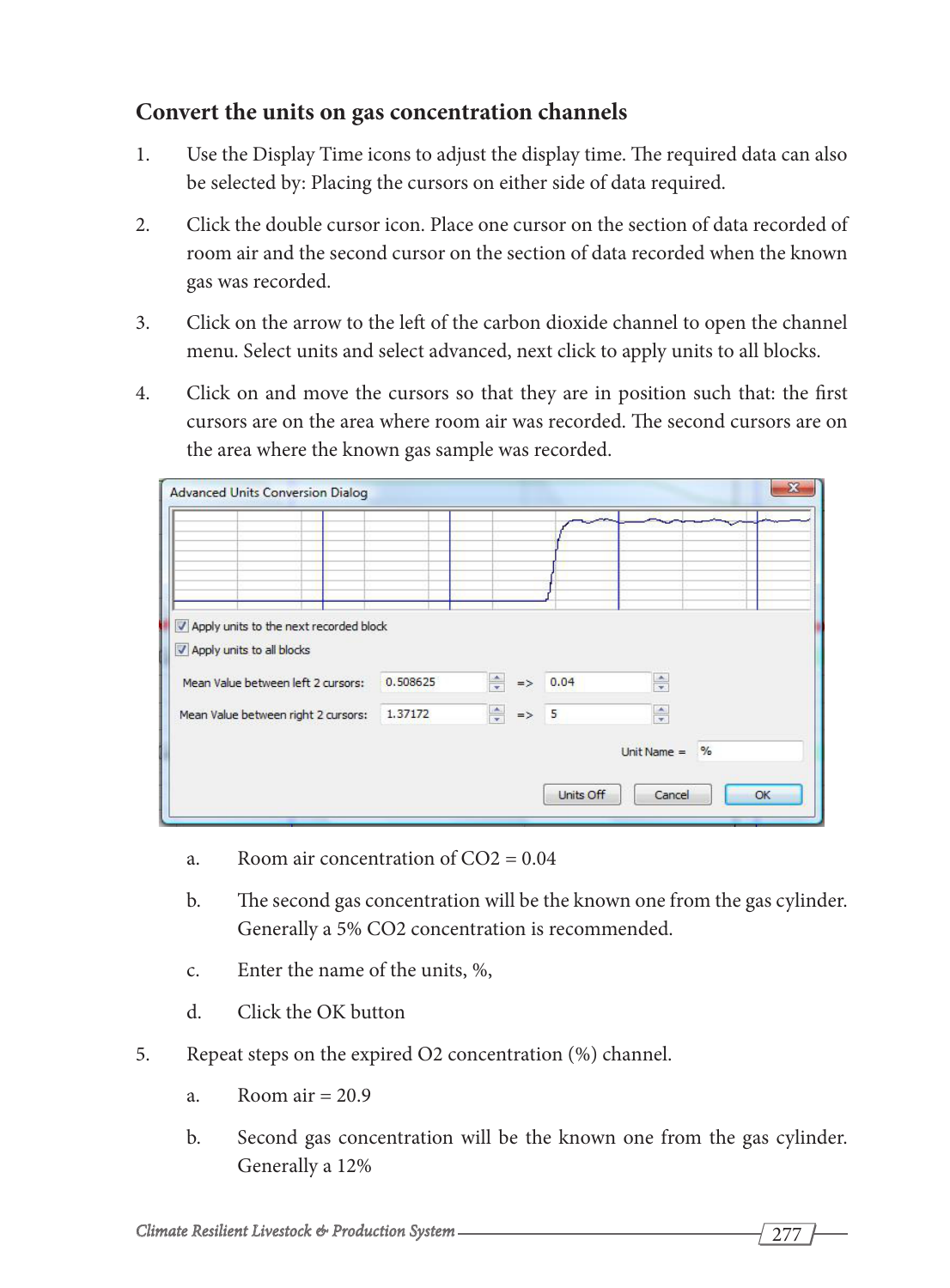- c. O2 concentration is recommended.
- d. Click on the Save button.

#### **Metabolic parameter calculation**

Values for  $\text{VO}_2$ ,  $\text{VCO}_2$ , RER, TV and other parameters from the segments of the test can be calculated automatically by using the metabolic calculation window.

To use the metabolic calculation window, pull down the advance menu and select metabolic. Select mixing chamber: Offline calculation from the submenu to open the metabolic calculation dialog window.

- 1. on the left side of metabolic calculation window: pull down the CO2, O2, volume, heart rate, and energy channel menus to select the channels on which the CO2 and O2 concentrations, lung volumes, heart rates, and workload were recorded.
- 2. Enter the time (in secs) in the Average box to 0 select the time length of each segment.
- 3. Click on calculate button on the left side of metabolic calculation and calculate the average value of each parameter for the recorded data and to plot the selected parameter against each other in the plot panel.

## **Measurement of oxygen saturation heart rate and ECG**

#### **Oxygen saturation**

- 1. Click on the *LabScribe2*
- 2. On the main window, pull down the settings menu and select load group.
- 3. Pull down the settings menu, again. Select the O2 saturation-exercise-LS2 settings file.
- 4. After a short time, *LabScribe2* will appear on the computer screen as configured by the O2 saturation-exercise-LS2 settings.
- 5. Put up O2 saturation sensor on animal tail.
- 6. Click on the record button and then on the auto scale button

## **ECG Recording**

1. Click on the *LabScribe2*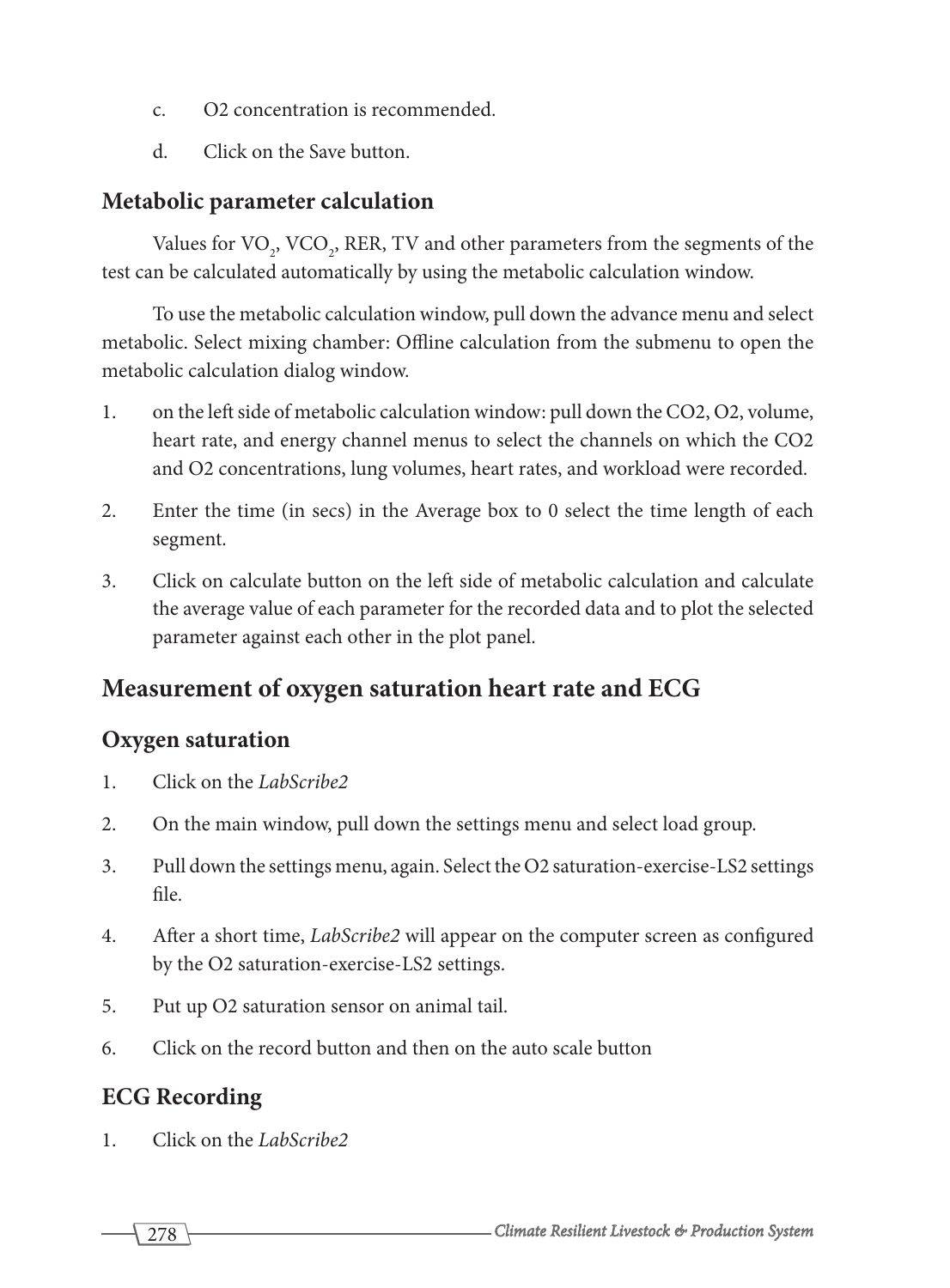- 2. Pull down the settings menu again. Select the ECG-PulseOx-LS2 settings file from human circulation.
- 3. Click on the record button.
- 4. Click on the auto scale button
- 5. Click stop to halt recording, recording file should look like the figure.

#### **Data Analysis**

- a. Click on analysis window icon in the tool bar
- b. Click on add function button
- c. Adjacent ECG/Pulse cycles can also be selected by: placing the cursors on either side of four complete ECG/Pulse cycles.





- d. Look at the function table that is above the uppermost channel displayed in the analysis window.
- e. The names of the mathematical functions used in the analysis, T2-T1, Max, Min.
- f. Once the cursors are placed in the correct positions for determining the oxygen saturation levels and heart rates on the ECG/Pulse cycles, the values of the parameters can be recorded in the online notebook of *LabScribe2* by typing their names and values directly into the journal, or on a separate data table.